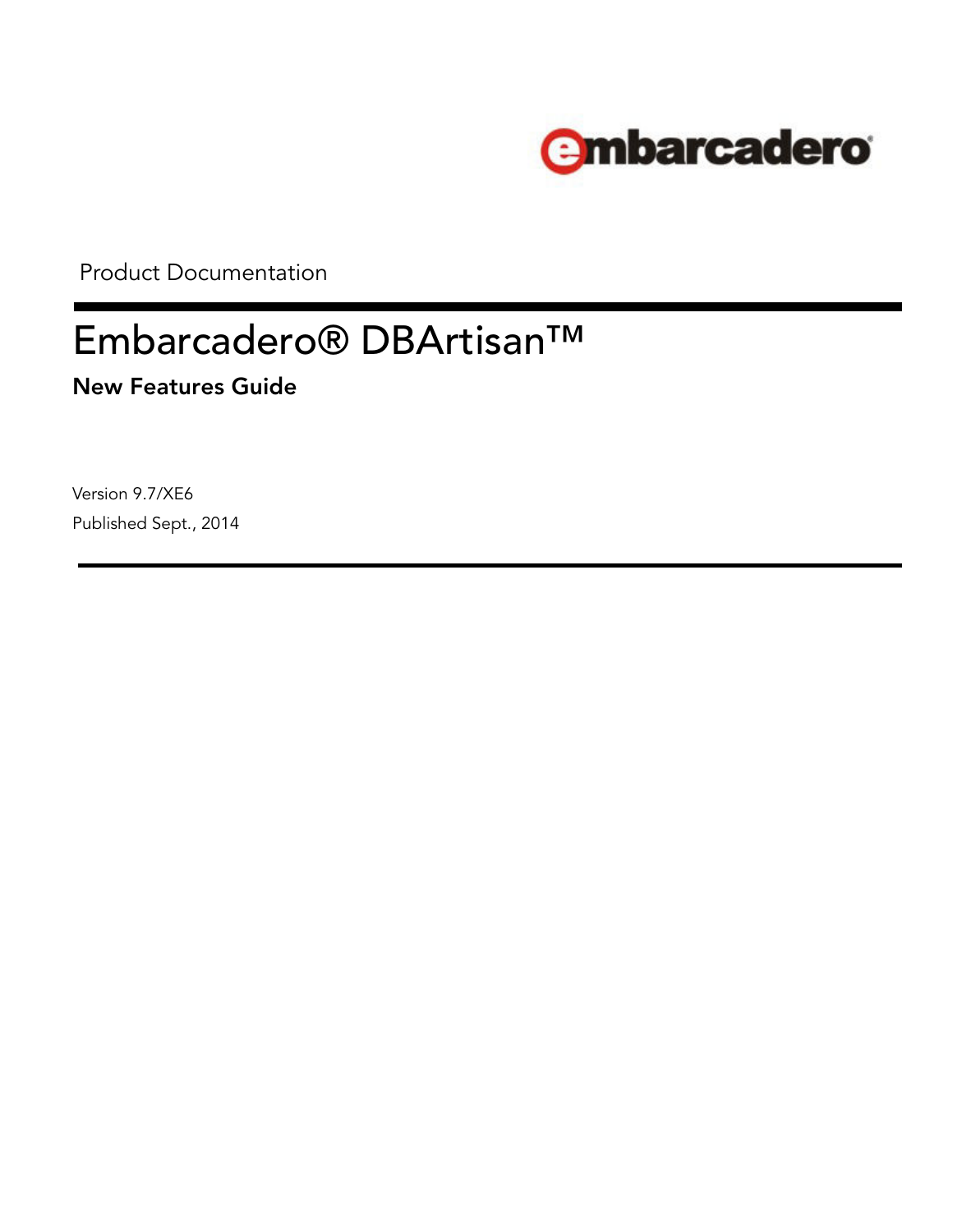© 2014 Embarcadero Technologies, Inc. Embarcadero, the Embarcadero Technologies logos, and all other Embarcadero Technologies product or service names are trademarks or registered trademarks of Embarcadero Technologies, Inc. All other trademarks are property of their respective owners.

This software/documentation contains proprietary information of Embarcadero Technologies, Inc.; it is provided under a license agreement containing restrictions on use and disclosure and is also protected by copyright law. Reverse engineering of the software is prohibited.

Embarcadero Technologies, Inc. is a leading provider of award-winning tools for application developers and database professionals so they can design systems right, build them faster and run them better, regardless of their platform or programming language. Ninety of the Fortune 100 and an active community of more than three million users worldwide rely on Embarcadero products to increase productivity, reduce costs, simplify change management and compliance, and accelerate innovation. Founded in 1993, Embarcadero is headquartered in San Francisco, with offices located around the world. To learn more, please visit h[ttp://www.embarcadero.com](http://www.embarcadero.com).

August 26, 2014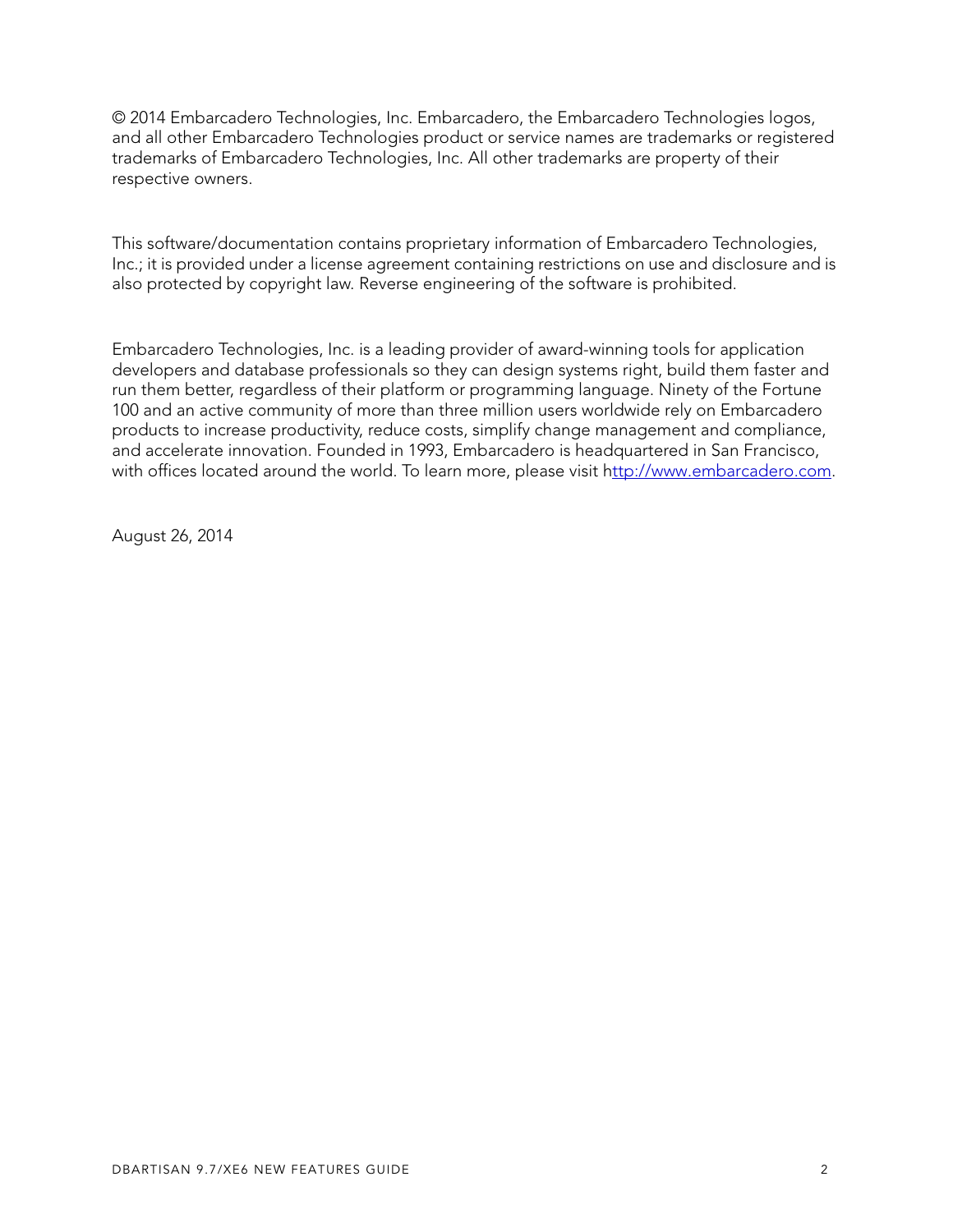# **Contents**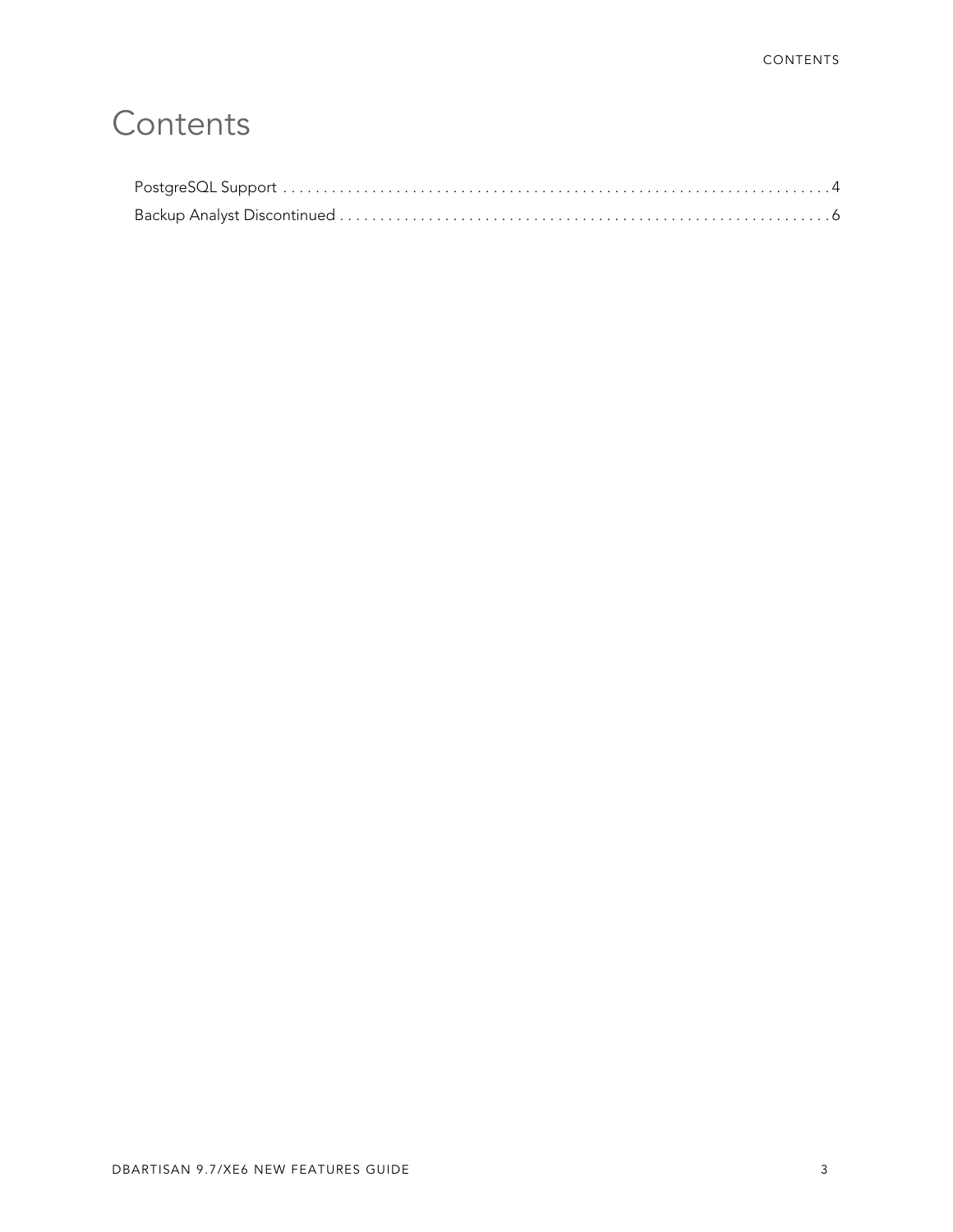## NEW FEATURES

Changes for this release fall into the following categories:

- [PostgreSQL Support](#page-3-0)
- [Backup Analyst Discontinued](#page-5-0)

### <span id="page-3-0"></span>POSTGRESQL SUPPORT

As of this release, Rapid SQL provides support for PostgreSQL datasources. The following topics provide a summary of the new functionality:

#### **PostgreSQL Version Support and Connectivity Options**

Rapid SQL supports Postrgres version 9.3 and higher. Connectivity is available with the PostgreSQL ODBC Driver (latest version recommended) or with the pre-packaged PostgreSQL JDBC Driver.

#### **Command Line Startup Against PostgreSQL Datasources**

As with other platforms, command line startup of Rapid SQL is available against PostgreSQL datasources. The following syntax options are available:

**dbart.exe -D** *datasource* **-U** *username* [**-P** *password*]

**dbart.exe -R** *'connectionstring*' **-D** *datasource* **-U** *username* [**-P** *password*]

The *connectionstring* can take the following form:

**postgresql://***HOST* **postgresql://***HOST*/*DB* **postgresql://***HOST***:***PORT* **postgresql://***HOST***:***PORT***/***DB*

**NOTE:** Using **postrgesqlp** will make the datasource created permanent.

If the PostgreSQL ODBC driver is installed, the connection will be established using that driver. If not, the PostgreSQL JDBC driver will be used.

#### **Standard PostgreSQL Datasource Registration and Connectivity**

Currently, you can manually register a PostgreSQL datasource, identifying a host and database name and optionally provide a port number. Basic **User ID** and **Password** credentials can be provided on the **Security Parameters** page.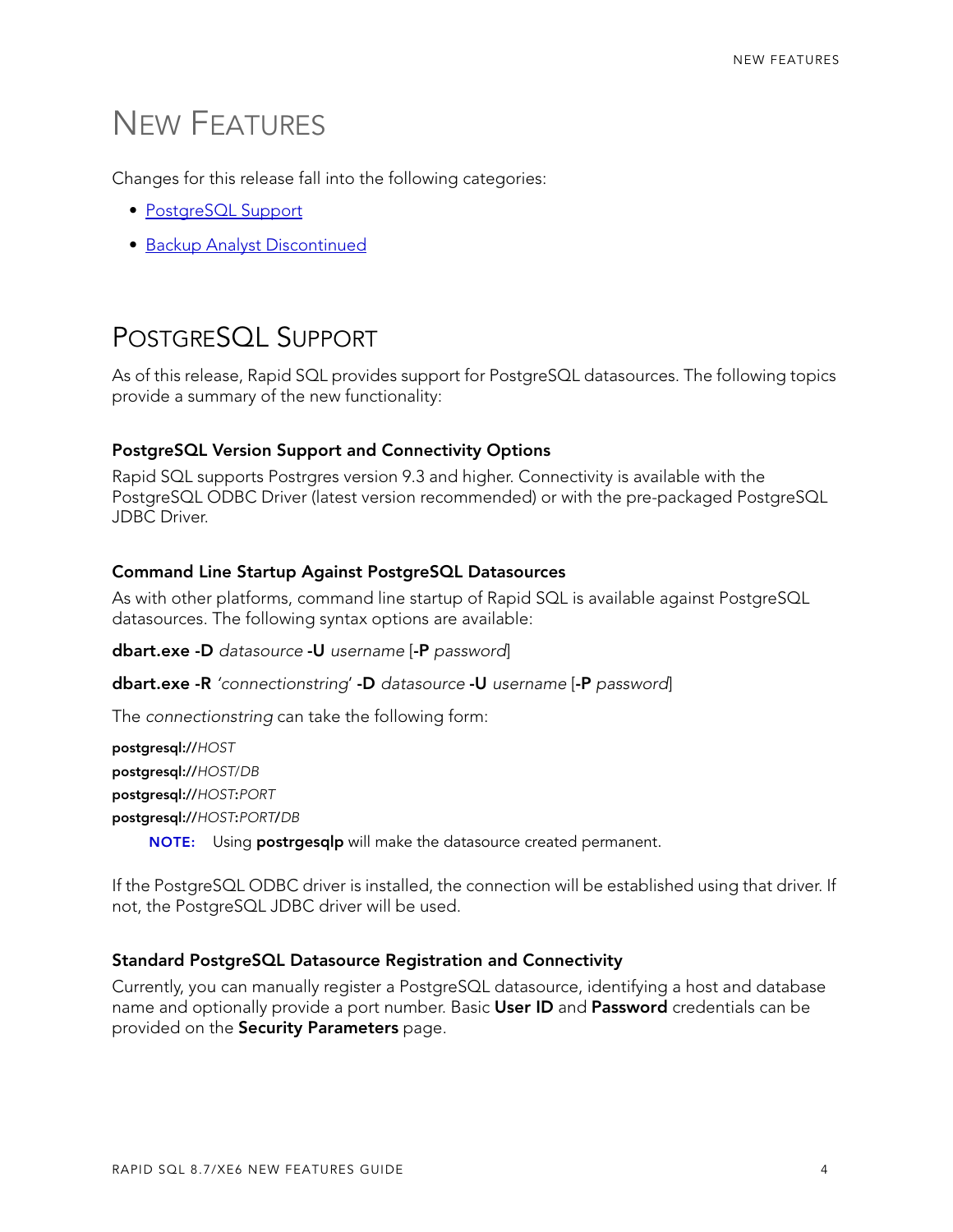| Database Type<br><b>Connection Information</b> |                            | Host:                           |                                      |  |                                             |  |  |  |
|------------------------------------------------|----------------------------|---------------------------------|--------------------------------------|--|---------------------------------------------|--|--|--|
|                                                |                            |                                 |                                      |  |                                             |  |  |  |
| <b>Security Parameters</b>                     |                            | Port (optional):                |                                      |  |                                             |  |  |  |
| Custom Driver Properties                       |                            |                                 |                                      |  |                                             |  |  |  |
| Datasource Properties                          |                            | Database:                       |                                      |  |                                             |  |  |  |
| Datasource Group                               |                            |                                 |                                      |  |                                             |  |  |  |
|                                                |                            | Datasource Name:                |                                      |  |                                             |  |  |  |
|                                                | Database Type              |                                 |                                      |  |                                             |  |  |  |
|                                                |                            | Connection Information          | User ID:                             |  |                                             |  |  |  |
|                                                | <b>Security Parameters</b> |                                 |                                      |  |                                             |  |  |  |
|                                                |                            | <b>Custom Driver Properties</b> | Password:                            |  |                                             |  |  |  |
|                                                | Datasource Properties      |                                 |                                      |  |                                             |  |  |  |
|                                                | Datasource Group           |                                 |                                      |  |                                             |  |  |  |
|                                                |                            |                                 |                                      |  | Auto connect? (Saves and encrypts password) |  |  |  |
|                                                |                            |                                 | Connect using Windows Authentication |  |                                             |  |  |  |

Similarly, a login dialog prompting for a user name and password lets you connect to a PostgreSQL datasource.

#### **Datasource Explorer/Navigator Object Node Availability**

In DBArtisan, primary Explorer/Navigator nodes and key secondary nodes for the new platform are as follows:



Common object actions **Drop**, and **Extract**, are available for all supported object types. Object type-specific actions **Rename** and **Select \* From** are available, as appropriate. Two new object actions are available: